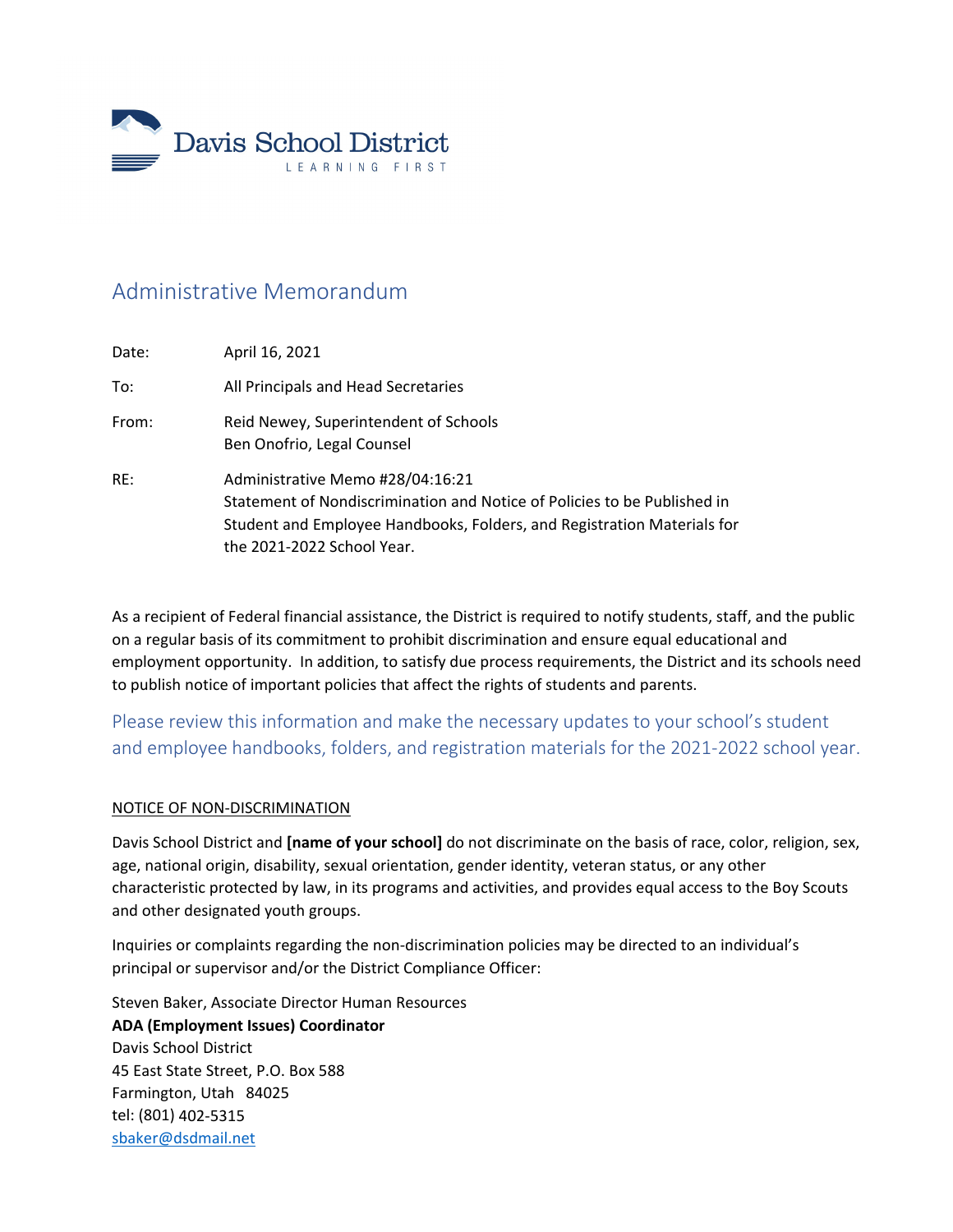Midori Clough, **District** 504 Coordinator **Section 504 (Student Issues) Coordinator** Davis School District 70 East 100 North, P.O. Box 588 Farmington, Utah 84025 tel: (801) 402‐5180 mclough@dsdmail.net

Caray Long, Educational Equity Department **Compliance Coordinator Race, Color, National Origin, or Gender in other than Athletic Programs** Davis School District 70 East 100 North, P.O. Box 588 Farmington, Utah 84025 tel: (801) 402‐5357 clong@dsdmail.net

Bianca Mittendorf, Educational Equity Department **Title IX Coordinator Gender in other than Athletic Programs** Davis School District 70 East 100 North, PO. Bo 588 Farmington, Utah 84025 tel: (801) 402‐5447 bmittendorf@dsdmail.net

Tim Best, Healthy Lifestyles Coordinator **Title IX Compliance Coordinator Gender Based Discrimination in Athletic Programs** Davis School District 20 North Main Street, P.O. Box 588 Farmington, Utah 84025 tel: (801) 402‐7850 tbest@dsdmail.net

Scott Zigich, Director of Risk Management **Physical Facilities Compliance Coordinator** Davis School District 20 North Main Street, P.O. Box 588 Farmington, Utah 84025 tel: (801) 402‐5307 szigich@dsdmail.net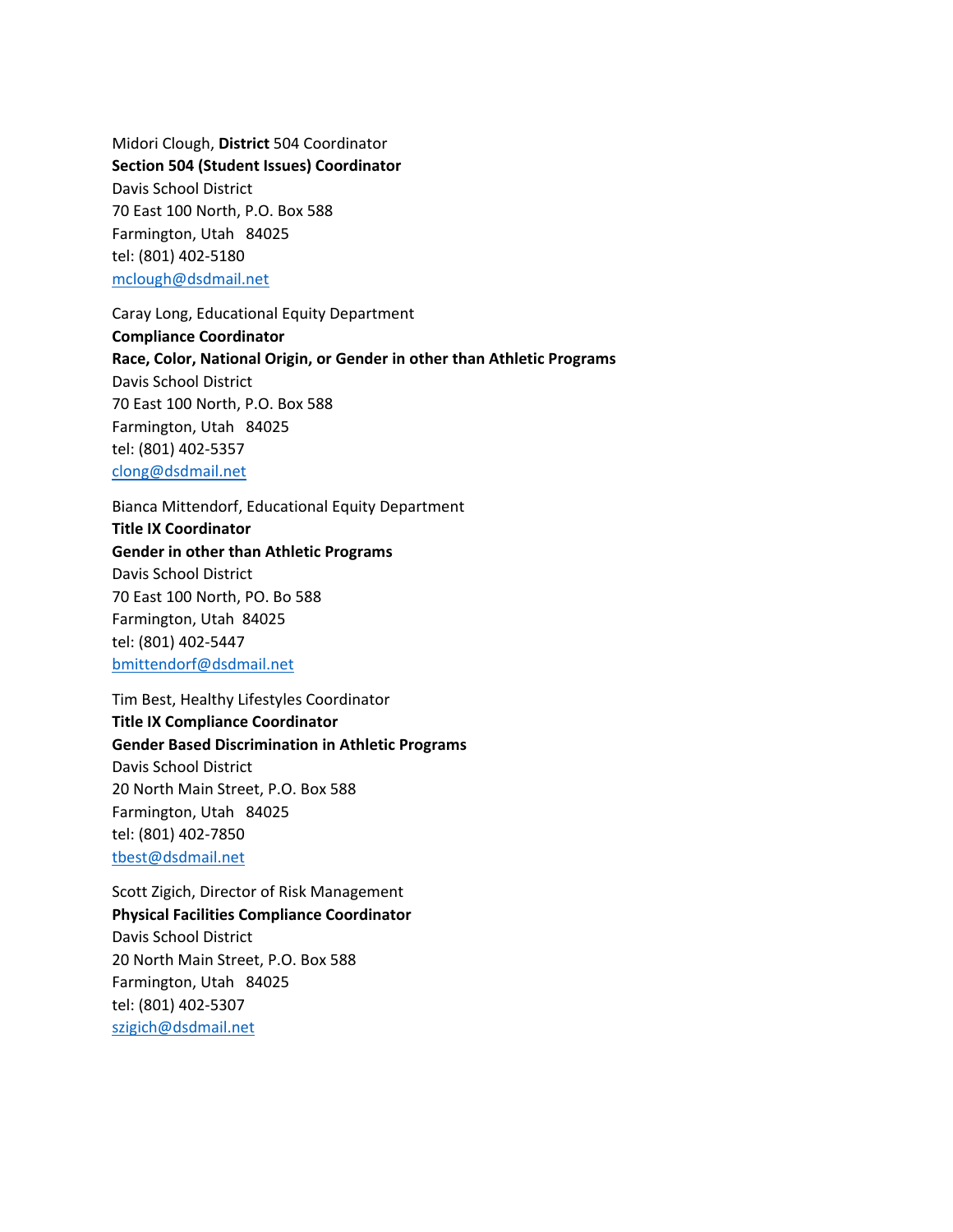## **ACCOMMODATIONS FOR INDIVIDUALS WITH DISABILITIES**

In compliance with Section 504 of the Rehabilitation Act (504) and the Americans with Disabilities Act (ADA), the Davis School District and **[name of your school]** will provide reasonable accommodations to qualified individuals with disabilities. Students, parents, or employees needing accommodation should contact their school ADA/504 Coordinator **[name and school phone number]**, their principal or supervisor, or you may contact the District ADA Coordinator, Steve Baker (402‐5315), for parent or employee accommodations; or Section 504 Coordinator, Midori Clough (402‐5180) for student accommodations.

# **SAFE & ORDERLY SCHOOLS**

It is the policy of the Davis School District and **[name of your school]** to promote a safe and orderly school environment for all students and employees. Criminal acts or disruptive behavior of any kind will not be tolerated and any individual who engages in such activity will be subject to school disciplinary action as determined by school administrators, District disciplinary action as determined by the District Case Management Team, police referral, and/or prosecution. In determining appropriate discipline, school officials will consider the totality of the circumstances, including the severity of the offense, as well as the individual's age, disability status, intent, academic status, and prior disciplinary records.

# **WEAPONS AND EXPLOSIVES – AUTOMATIC ONE YEAR EXPULSION**

Any student who in a school building, in a school vehicle, on District property, or in conjunction with any school activity, possesses, controls, sales, arranges for the sale of, uses or threatens use of a real weapon, explosive, noxious or flammable material, or actually uses or threatens to use a look‐alike or pretend weapon with the intent to intimidate another person or to disrupt normal school activities, shall be expelled from all District schools, programs, and activities for a period of not less than one calendar year; unless the District Case Management Team determines, on a case‐by‐case basis, that a lesser penalty would be more appropriate. The terms "weapon," "explosive," and "noxious or flammable material" includes but are not limited to: guns, starter pistols, cap guns, knives, martial arts accessories, bombs, bullets and ammunition, fireworks, gasoline, or other flammable liquids, matches, and lighters.

# **DRUGS/CONTROLLED SUBSTANCES**

Any student, who possesses, controls, uses, distributes, sells, or arranges the sale of an illegal drug or controlled substance (which includes alcohol, tobacco in any form, and electronic cigarettes, or electronic cigarette substance or product), an imitation controlled substance, or drug paraphernalia in a school building, in a school vehicle, on District property, or in conjunction with any school activity, may be suspended, transferred to an alternative placement, tested for drugs, expelled, referred for police investigation, and/or prosecuted.

# **SERIOUS VIOLATIONS**

Any student may be suspended, transferred to an alternative placement, expelled, referred for police investigation, and/or prosecuted for committing any of the following school‐related serious violations: 1) threatening or causing harm to the school, school property, or person associated with the school, or property associated with that person, regardless of where the conduct occurs; 2) committing any criminal act, including but not limited to: assault, hazing, rape, trespass, arson, theft, vandalism, possession or use of pornographic materials on school property; 3) engaging in any gang activity, including but not limited to flashing gang signs, displaying or spraying gang graffiti, wearing or displaying gang related clothing or apparel, or soliciting others for membership in a gang.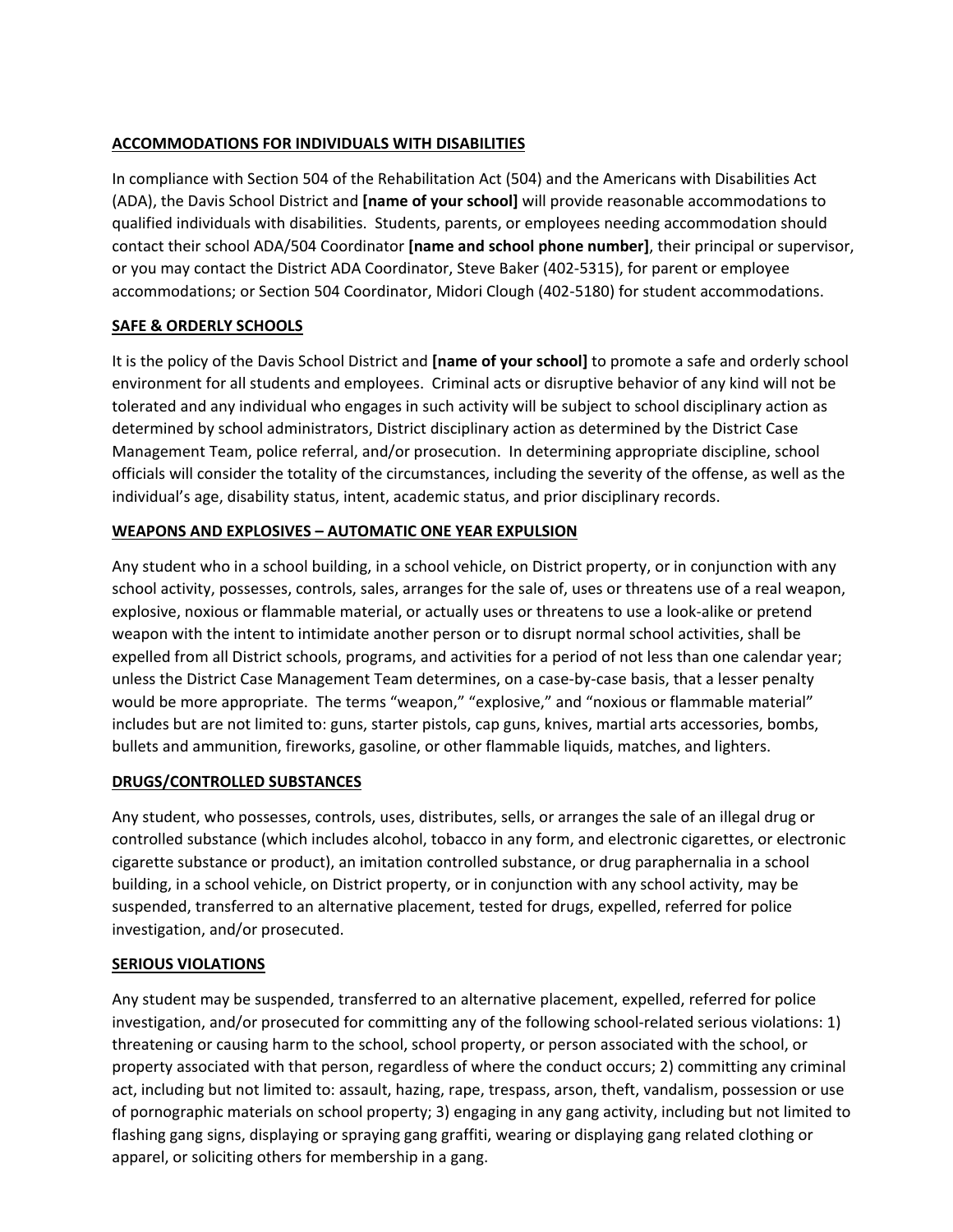## **DISRUPTION OF SCHOOL OPERATIONS**

Any student may be suspended, transferred to an alternative placement, expelled, referred for police investigation, and/or prosecuted for any conduct that creates an unreasonable and substantial disruption or risk of disruption of a class, activity, program, or other function of the school, including but not limited to frequent, flagrant, or willful disobedience; defiance of school authority; criminal activity; fighting; noncompliance with school dress code; possession of contraband (I.e., drug paraphernalia, pornography, mace, pepper spray, laser pen, chains, needles, razor blades, bats and clubs); or the use of foul, profane, vulgar, harassing or abusive language.

### **DUE PROCESS**

When a student is suspected of violating **[name of your school]** or District policy the school administrator must meet with and inform him/her of the allegations and provide the student the opportunity to give his/her version of the incident. If the school administrator determines sufficient evidence exists to impose discipline the school administrator shall notify the parent that 1) this student has been suspended; 2) grounds for the suspension; 3) the period of time for which the student is suspended; and 4) the time and place for the parent to meet a designated school official to review the suspension.

## **AUTHORITY TO SUSPEND OR EXPEL**

The school administration has the authority to suspend a student for up to ten school days per incident. If the school administrator desires or contemplates suspending for longer than ten school days or expelling a student, the school administrator shall make a referral to the District's Case Management Team.

## **BULLYING/CYBER‐BULLYING/HAZING/RETALIATION/ABUSIVE CONDUCT**

A student may be suspended, transferred to an alternative placement, expelled, referred for police investigation, and/or prosecuted for engaging in any written, physical, or verbal aggression, intimidation, discrimination, or abusive conduct of any school employee or student at school or a school‐related activities regardless of location or circumstance, including but not limited to bullying, cyber-bullying, hazing, or retaliation.

District policy may be found at 5S‐100 Conduct and Discipline. [**Your school's name]** policy may be found at **[URL]** or a copy may be obtained in the school office.

### **SEARCH AND SEIZURE**

School officials have the authority to search a student's person, personal property, or vehicle while located on school property or at a school sponsored activity, when they have reason to believe that the search will turn up evidence that the student has violated or is violating a particular law or school rule.

Students have no right or expectation of privacy in school lockers, desks, or other storage areas provided for student use. School Lockers, desks or other storage areas are the sole property of the Davis School District and **[name of your school]**. Periodic general inspections of school lockers, including the use of drug detecting canines, may be conducted by school authorities for any reason at any time, without notice, without student consent, and without a search warrant.

# **EXTRACURRICULAR ACTIVITIES**

Participation in interscholastic athletics, cheerleading, student government, student clubs, graduation ceremonies, and other extracurricular activities is not a constitutionally protected civil right. Therefore, students who are suspended, transferred to an alternative placement, or expelled, may lose the privilege of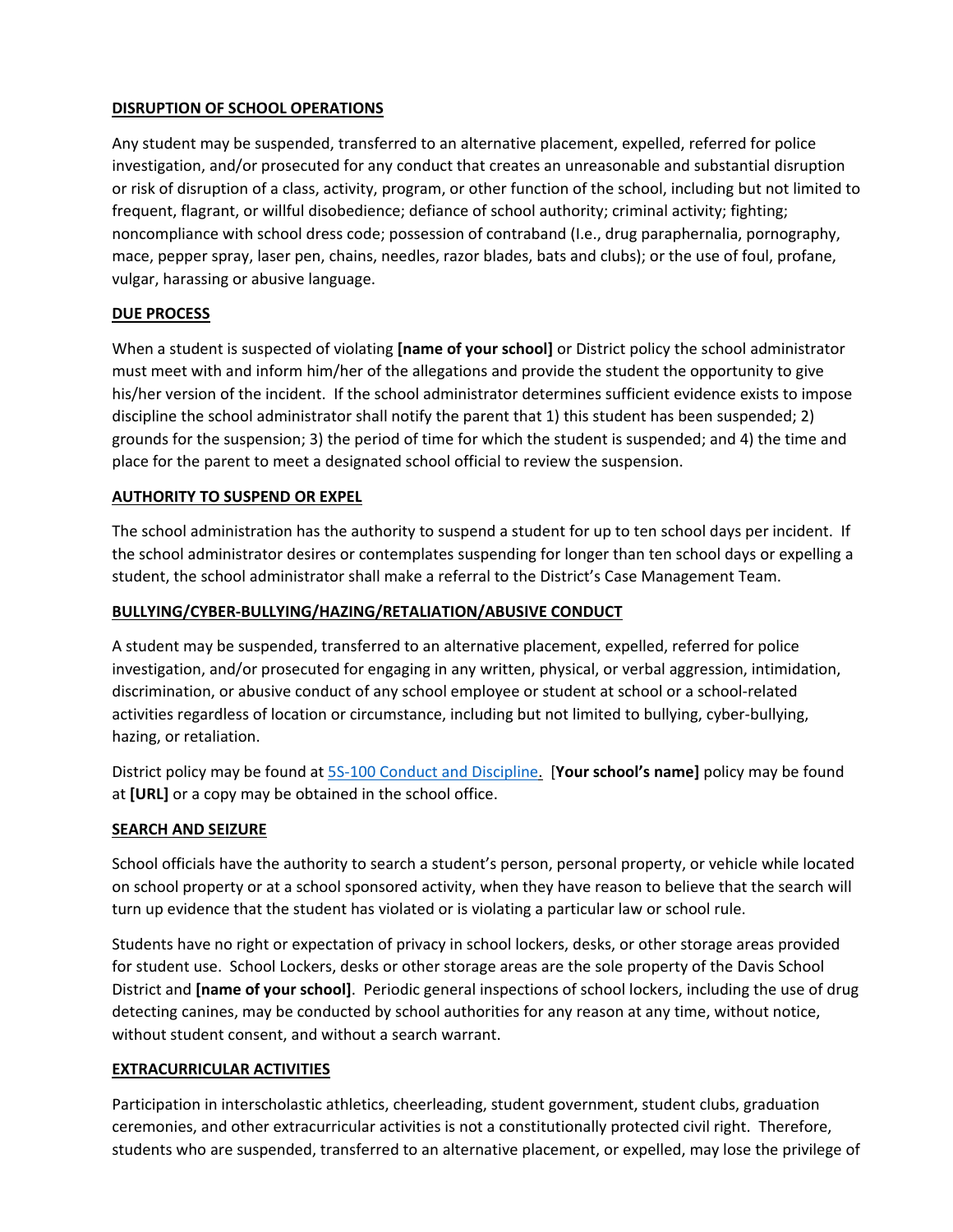participation in all extracurricular activities during the period of discipline and will not be afforded due process procedures to challenge the denial of participation.

## **COMPULSORY EDUCATION REQUIREMENT**

A parent having custody over a school‐age minor is required under State law to enroll and send a school‐ age minor to a public or established private school during the school year in the district in which the minor resides. The process of education requires continuity of instruction, class participation and study. Parents are encouraged to work with the school in promoting regular attendance of all students.

## **FAMILY EDUCATIONAL RIGHTS AND PRIVACY ACT**

### **Student Education Records**

The Family Educational Rights and Privacy Act (FERPA) is a Federal law designed to protect the privacy of a student's education records. FERPA gives parents certain rights with respect to their student's education records. These rights are:

- 1. *Inspect and review* all their student's education records maintained by the school within 45 days of a request for access.
- 2. *Request* that a school correct education records believed to be inaccurate, misleading, or otherwise in violation of the student's privacy rights under FERPA.

Parents who wish to ask the school to amend a record should write the principal or appropriate school official, clearly identify the part of the record they want changed and specify why it should be changes. If the school decides not to amend the record as requested by the parent, the school will notify the parent or eligible student of the decision and advise them of their right to a hearing regarding the request for amendment.

- 3. *Provide consent* before the school discloses personally identifiable information (PPI) from a student's record, except to the extent that FERPA authorizes disclosure without consent. Such exceptions include, but are not limited to:
	- [a] school officials with legitimate educational interests;
	- [b] another school or school district in which a student seeks or intends to enroll or is already enrolled if the disclosure is for purposes of the student's enrollment or transfer;
	- [c] individuals who have obtained court orders or subpoenas;
	- [d] individuals who need to know in cases of health and safety emergencies;
	- [e] official in the juvenile justice system to improve education outcomes;
	- [f] a State agency or organization that is legally responsible for the care and protection of the student, including the responsibility to investigate a report of educational neglect;
	- [g] specified officials for audit or evaluation purposes; or
	- [h] organizations conducting studies for or on behalf of the District.

A **school official** is a person employed by the District as an administrator, supervisor, instructor, or support staff member (including health or medical staff and law enforcement unit personnel); a person serving as a volunteer; a person serving on the District School Board; a person or company with whom the District has contracted to perform a special task (such as an attorney, auditor, medical consultant, or therapist), or to whom the District has outsourced institutional services or functions.

A school official has a legitimate educational interest if the official needs to review an education record in order to fulfill his or her professional responsibility.

### **Student Directory Information**

Directory Information, which is information that is generally not considered harmful or an invasion of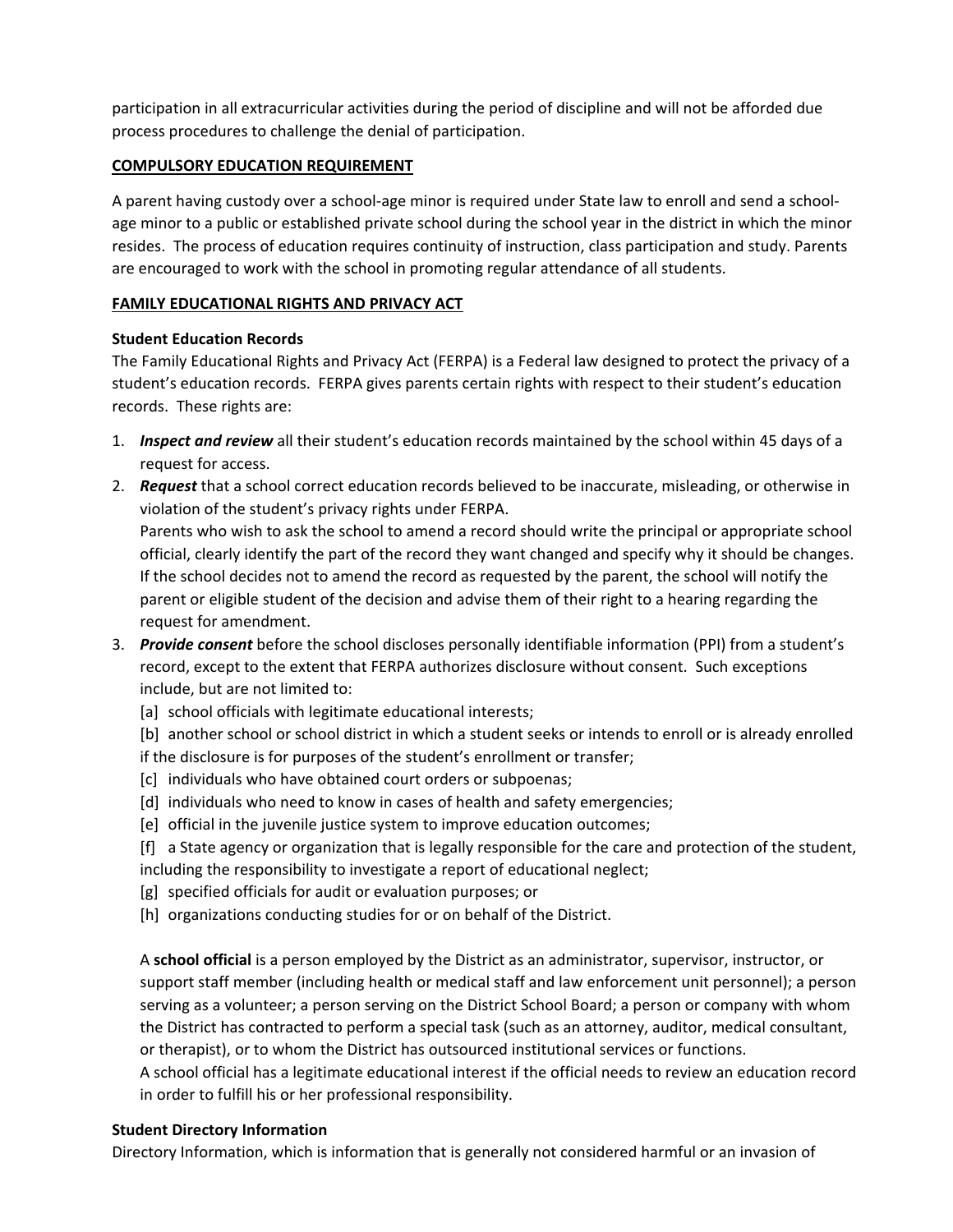privacy if released, may be released at the discretion of school officials, without consent, for appropriate reasons such as, school publications, newspaper articles, and to outside education related organizations. In addition, two federal laws require secondary schools to provide military and higher education recruiters, upon request, the names, addresses, and telephone numbers of their students – unless parents have notified the school that they do not want their student's information disclosed without their prior written consent.

The Davis School District has designated the following information as directory information: 1) student's name, address, and telephone number; 2) student's date and place of birth; 3) grade level and enrollment status; 4) student's District email address; 5) student's ID number that is displayed on a student ID badge; 6) parent email address; 7) participation in officially recognized activities and sports; 8) weight and height of members of athletic teams; 9) dates of attendance; 10) degrees, honors, and awards received; 11) most recent educational institution attended by the student; 11) student's digital image.

The following shall be considered limited use directory information that may be disclosed only to other students enrolled in the same course (regardless of whether such students are enrolled in the same class section) that has been audio or video recorded by the District, for instructional and educational purposes only: 1) name to the extent it is referenced or captured during the audio or video recordings; 2) any photograph or image of the student captured during the audio or video recording; 3) any audio or video recording of the student participating in the course; and 4) any online chats or other recorded communications among participants in the course captured during the audio or video recording.

To protect the privacy of other students, parents/students are not permitted to make their own recordings of class sessions or to share or distribute District recordings of class sessions.

If you, as a parent do not want **[name of your school]** to disclose limited directory information of your child without your prior written consent, you must notify the school in writing annually.

Parents who believe their rights have been violated may contact the school's administration or file a complaint with:

Student Privacy Policy Office (SPPO) U.S. Department of Education 400 Maryland Avenue, SW Washington, D.C. 20202‐5920 (202) 260‐3887

Informal inquiries may be sent to FPCO via the following email address: FERPA@ED.Gov

# For additional information please visit the SPPO website at the following address: https://studentprivacy.ed.gov/

Complaints should be reported as soon as possible, but not later than 180 days from the date you learned of the circumstances of the alleged violation.

### **RIGHTS UNDER THE PROTECTION OF PUPIL RIGHTS AMENDMENT**

The Protection of Pupil Rights Amendment (PPRA) affords parents certain rights regarding the use of surveys or other school activities which may involve the collection or use of protected information. These include the right to: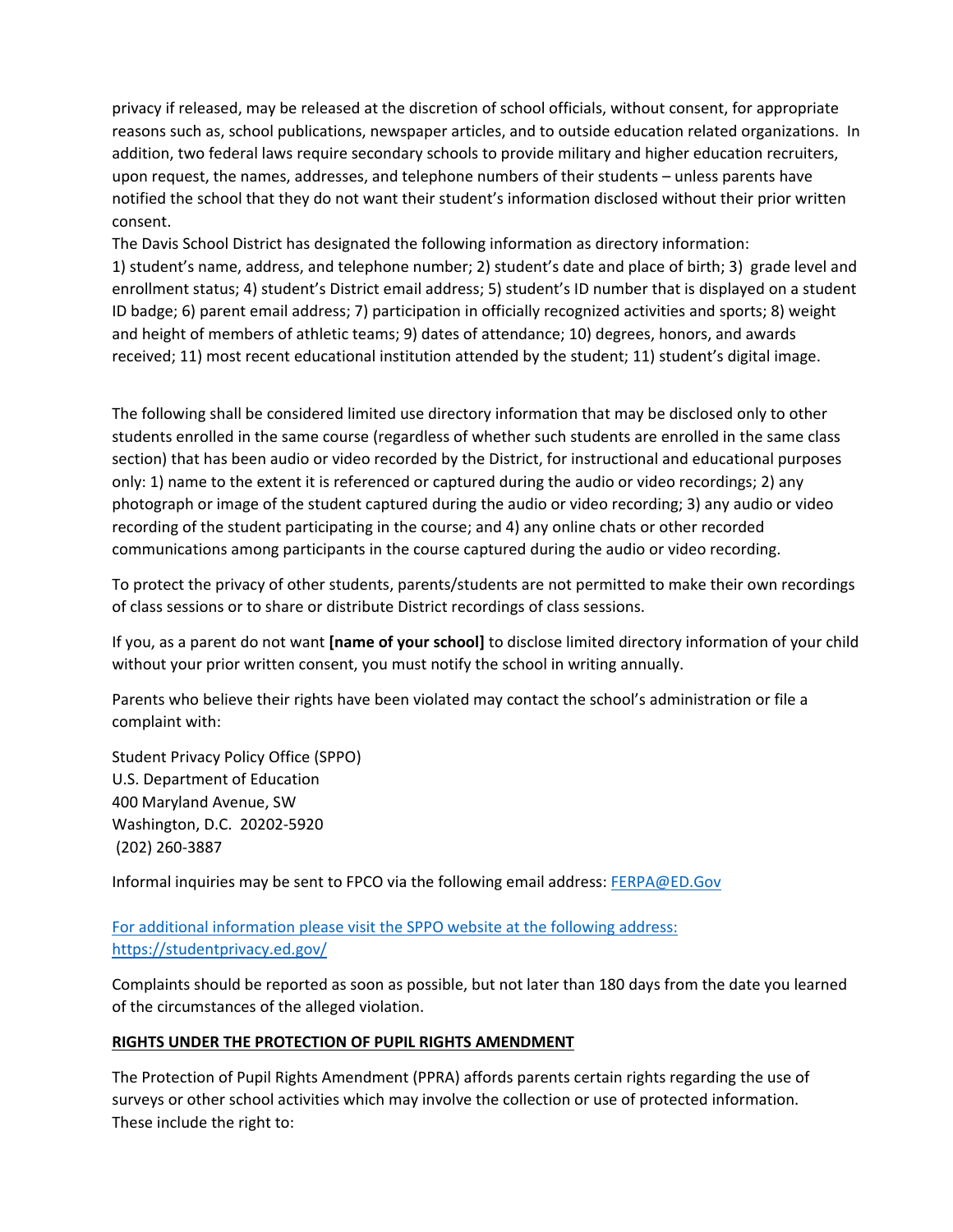*Consent* before students are required to participate in any survey, analysis, or evaluation that reveals information, whether personally identifiable or not, concerning the student's or any family member's:

- [a]  $\blacksquare$  political affiliations or beliefs;
- [b] mental or psychological problems;
- [c] sexual behavior, orientation, or attitudes
- [d] illegal, anti-social, self-incriminating, or demeaning behavior;

[e] critical appraisals of others with whom the student or family have close family relationships;

- [f] legally recognized privileged relationships, such as with lawyers, doctors, or ministers;
- [g] religious practices, affiliations, or beliefs; or
- [h] income, other than as required by law to determine program eligibility.

*Receive notice and an opportunity to opt a student out* of activities involving collection, disclosure, or use of personal information obtained from students regarding any of the protected information areas.

*Inspect,* upon request and before administration or use of:

- [a] protected information surveys designed to be administered to students; and
- [b] instructional material used as part of the educational curriculum.

Davis School District has policies in place to protect student privacy as required by both State and Federal law. **[name of your school]** will directly notify you of the specific or approximate dates of activities which involve the collection or use of protected information and provide an opportunity to opt your student out of participating in such activities.

Parents who believe their rights have been violated may contact the school's administration or file a complaint with:

Student Privacy Policy Office (SPPO) U.S. Department of Education 400 Maryland Avenue, SW Washington, D.C. 20202‐5920 (202) 260‐3887

Informal inquiries may be sent to FPCO via the following email address: PPRA@ED.Gov

For additional information please visit the SPPO website at the following address: https://studentprivacy.ed.gov/

### **PLEDGE OF ALLEGIANCE**

The Pledge of Allegiance to the Flag shall be recited by students at the beginning of each school day in each public school classroom in the State, led by a student in the classroom, as assigned by the classroom teacher on a rotating basis. Participation in the Pledge is voluntary and not compulsory.

### **RELIGIOUS EXPRESSION IN PUBLIC SCHOOLS**

In compliance with existing federal and State law regarding religion and religious expression in public schools, the District or school may neither advance nor inhibit religion. It is the District's policy to: 1) allow students and employees to engage in expression of personal religious views or beliefs within the parameters of current law; and 2) maintain the schools' official neutrality regarding sectarian religious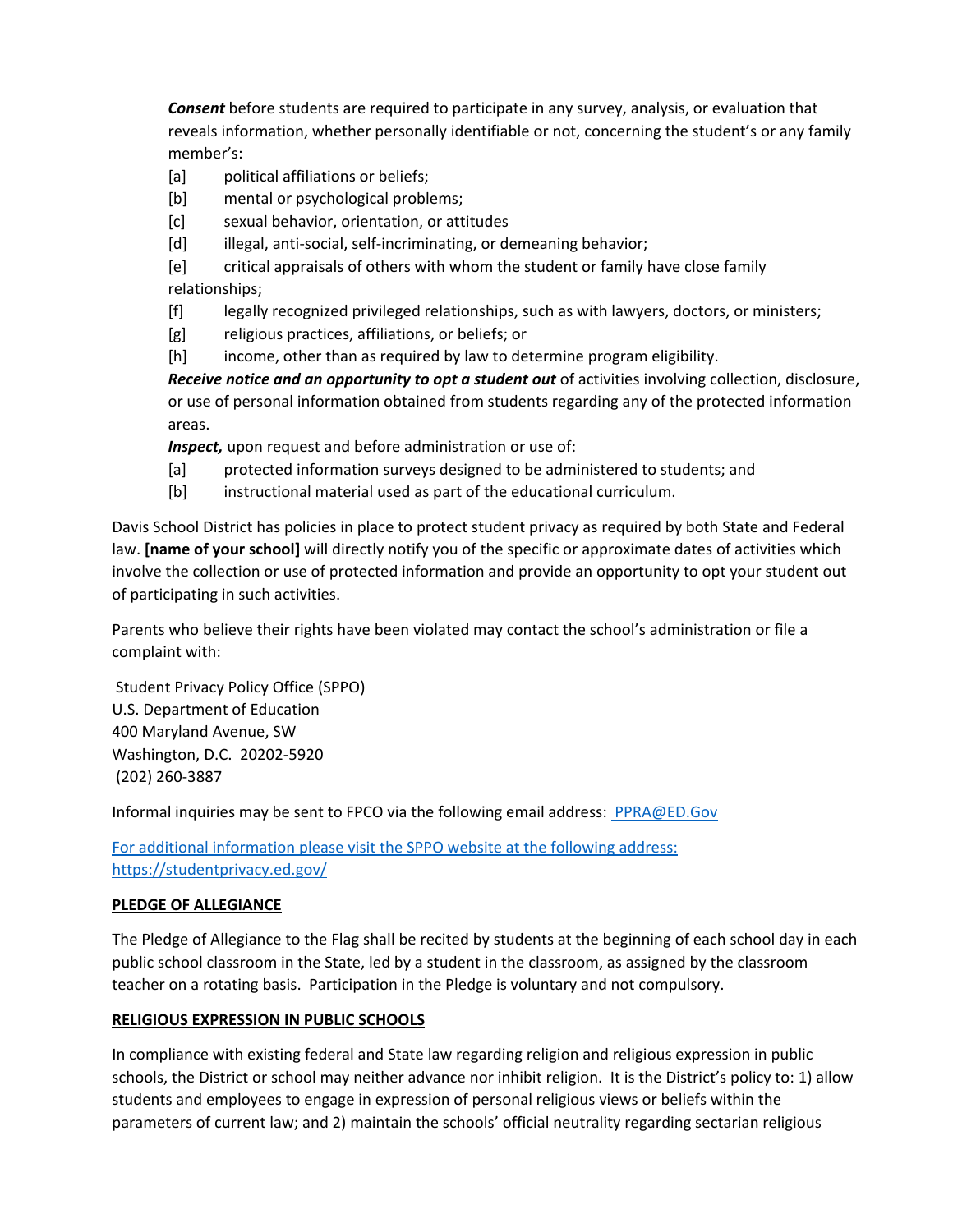issues according to the constitutional principle of separation between church and state.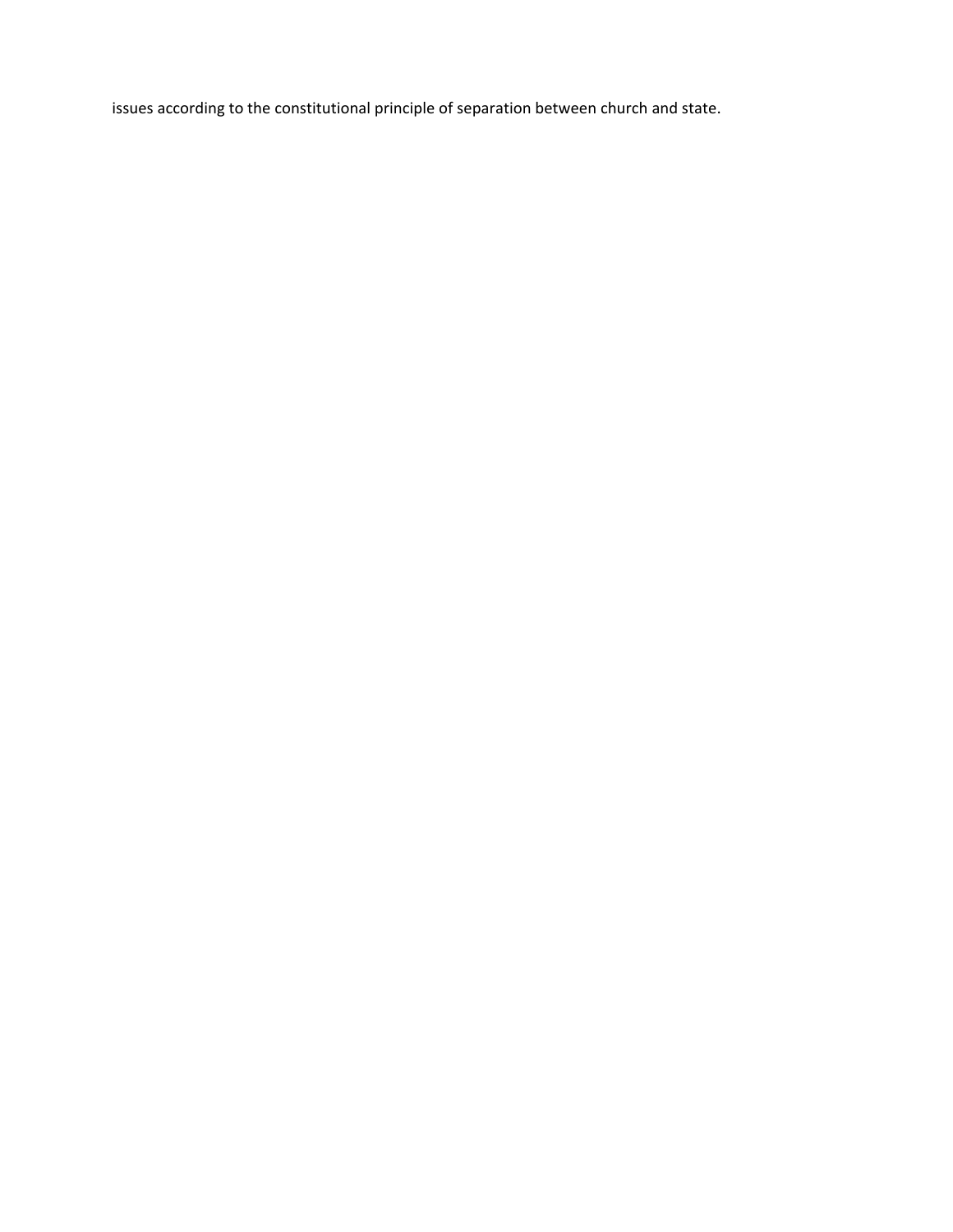## **PARENTAL RIGHTS IN PUBLIC EDUCATION**

The Davis School District and **[name of your school]** shall reasonably accommodate \*\* a parent's:

- Written request to retain a student in kindergarten through grade 8 on grade level based on the student's academic ability or the student's social, emotional, or physical maturity.
- Written request, prior to scheduled event, to excuse the student from attendance for a family event or a scheduled proactive visit to a health care provider. *(Student agrees to make up course work for school days missed for the scheduled absence).*
- Written request to place a student in a specialized class, a specialized program, or an advance course. *(In determining whether placement is reasonable, the District shall consider multiple academic data points).*
- Request to excuse the student from taking an assessment that is federally mandated, is mandated by the state, or requires the use of a state assessment system or software that is provided or paid for by the state.
- Initial selection of a teacher or request for a change of teacher.
- Request to visit and observe any class the student attends.
- Request to meet with a teacher at a mutually agreeable time if unable to attend a regularly scheduled parent teacher conference.

*Each accommodation shall be considered on an individual basis and no student shall be considered to a greater or a greater or lesser degree than any other student.*

\*\*Reasonably accommodate for purposes of this section means the District or school shall make its best effort to enable a parent to exercise a parental right specified here without substantial impact to staff and resources, including employee working conditions, safety and supervision on school premises and for school activities, and the efficient allocation of expenditures; while balancing: the parental rights of parents; the educational needs of other students; the academic and behaviorally impact to a classroom; a teacher's workload; and the assurance of the safe and efficient operation of a school.

The parental rights specified here do not include all the rights or accommodations available to parents from the public education system.

### **MEAL CHARGES IN SCHOOLS**

The purpose of these procedures is to establish consistent meal charging and collection procedures districtwide. The District's goals are:

- To maintain a positive experience for students during meal service.
- To treat all students with dignity and respect.
- To establish practices which are age appropriate.
- To minimize meal charges and encourage parents to pre‐pay for all meals.
- To promote parents' responsibility for meal payment and self-responsibility of the student.

**Meal Accounts:** Payment in advance for meals enables the District to achieve these goals. Personal checks and cash deposits are accepted daily at the schools. For convenience, deposits may also be made by credit/debit card through a parent's myDSD account.

**Emergency Meal Service:** The Board of Education acknowledges that on occasion, students may forget or lose meal money. In such cases, the student's statement of need shall be accepted, and a meal will be made available. School lunch employees shall not, withhold a meal, provide an alternate meal, pull a